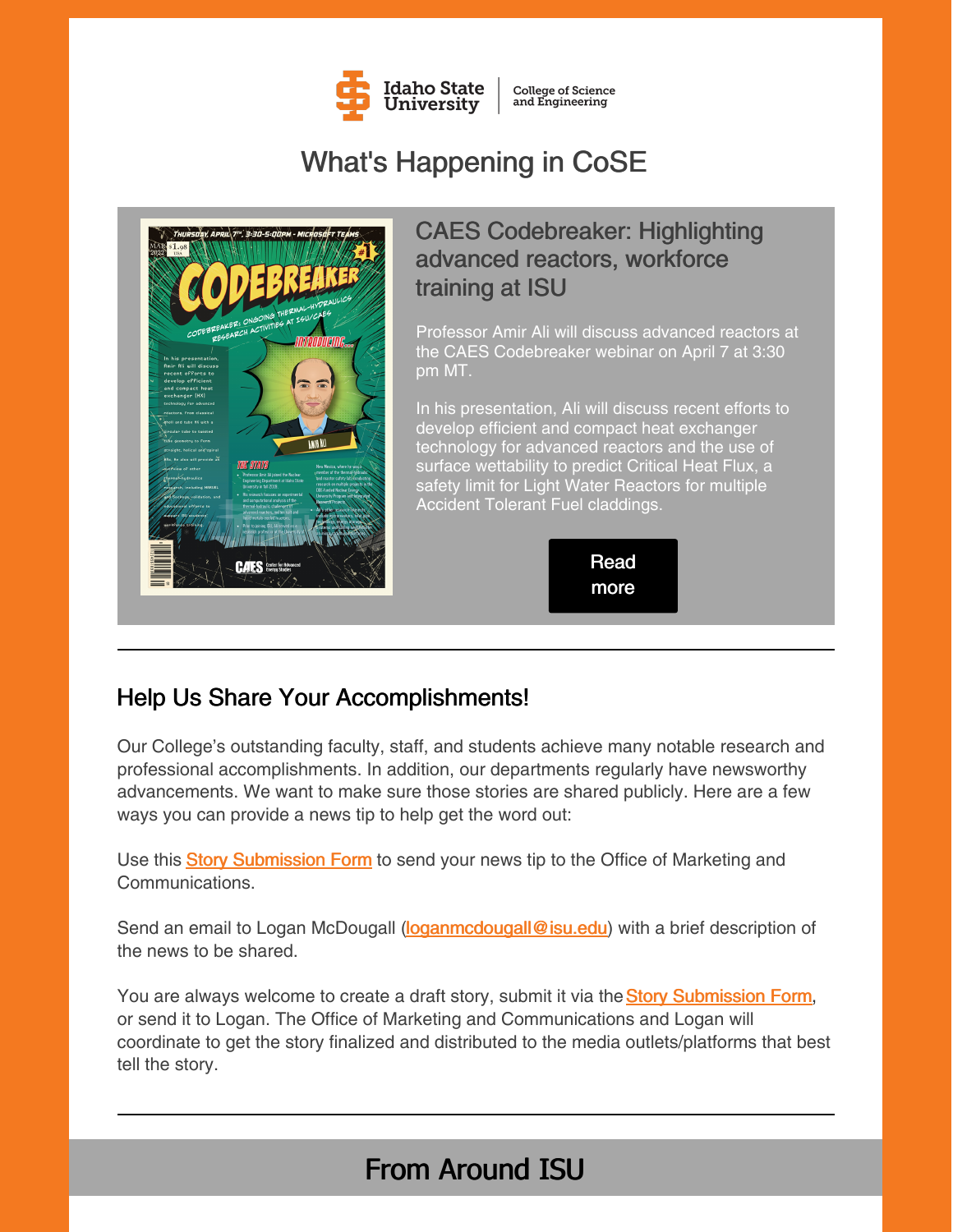## Native American Student Services to Host Women's History Month Panel Discussion

Native American Student Services will host a panel discussion on March 30 as part of National Women's History Month.

## The panel discussion ["Advancing](https://www.isu.edu/news/2022-spring/native-american-student-services-to-host-womens-history-month-panel-discussion.html) Native American Women in the Business

World" will be moderated by Sonia Martinez, STEM Diversity and Outreach Coordinator, on Wednesday, March 30, 1 to 2:30 p.m. in Rendezvous Suite ABC.

## Employee Appreciation Week Starts Monday

To celebrate and recognize the University's dedicated faculty and staff, a number of virtual and [in-person](https://www.isu.edu/hr/employee-tools/employee-appreciation-week/) activities and events have been planned for Employee Appreciation Week. From professional development workshops to an ice cream social, the activities focus on recognizing Idaho State's employees.

## History Professor Publishes Book about the Impact of Nuclear Weapons; Public Talk Planned

Dr. Sarah Robey, Assistant Professor of History at Idaho State University, recently published her book with Cornell University Press.

#### Atomic [Americans:](https://www.isu.edu/news/2022-spring/history-professor-dr-sarah-robey-publishes-book-to-give-public-talk.html) Citizens in a Nuclear State tells the

story of how Americans adjusted to a world transformed by nuclear weapons. Faced with the constant specter of nuclear attack, Americans did so much more than duck and cover under elementary school desks in the decades after World War II.

Idaho State College of Business Program Pairs Students and Community Members for Free Tax Assistance

The VITA program offers free tax [preparation](https://www.isu.edu/news/2022-spring/idaho-state-college-of-business-program-pairs-students-and-community-members-for-free-tax-assistance.html) to anyone with a yearly household income of \$57,000 per year or less. Community members can simply walk in on March 31 or April 7 from 5 - 9 p.m. at the University in the Rendezvous Complex Room 213, located on Martin Luther King Way in Pocatello.

## Be the Match Event Set March 29

The University Honors Program is hosting a Be The Match® event on [Tuesday](https://www.isu.edu/news/2022-spring/be-the-match-event-set-march-29.html) March 29 from 6 p.m. to 8 p.m. in the Wood River Room in the SUB, in honor of their late fellow student, Elyse Prow.

For patients diagnosed with leukemia, lymphoma, and other life-threatening diseases, a bone marrow or cord blood transplant may be their best or only hope for a cure. Yet 70 percent of patients who need a transplant do not have a fully matched donor in their family. They depend on organizations like Be The Match® and their supporters to find a match to save their life.

## Vice President for Research Campus Forums Set

### The entire campus [community](https://www.isu.edu/vpsearch/candidate-finalists/) is invited to

attend a series of virtual open forums to learn about each finalist's experience and leadership. All members of the University community are also invited to share their feedback about each candidate through the close of business on Friday, April 10.

# Dates to Remember

| April 25  | Late 8-week and full semester course<br>grading opens |
|-----------|-------------------------------------------------------|
| May 2 - 6 | <b>Final Examinations</b>                             |
| May 6     | Spring 2022 classes end                               |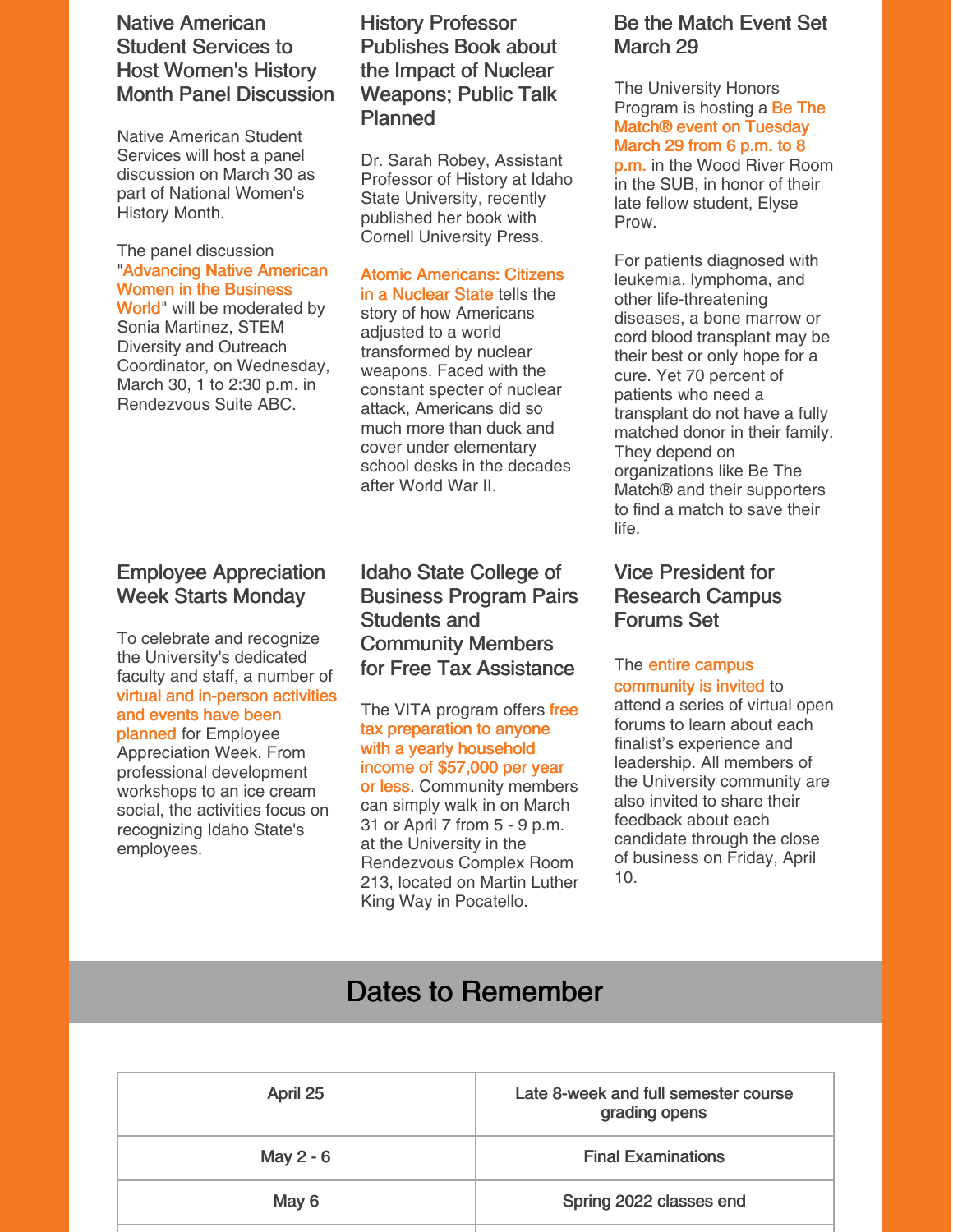| May 7         | Commencement (May & August 2022<br>graduates)                     |
|---------------|-------------------------------------------------------------------|
| May 10        | Late 8-week and full semester course<br>grading closes at 5:00 pm |
| <b>May 16</b> | Classes begin for Early-4, Early-6, Early-8<br>and Full term      |
| <b>May 30</b> | Memorial Day holiday (Monday - no classes)                        |

# Upcoming Events in the College of Science and **Engineering**

For a compl[e](https://isu.edu/cse/calendar/)te list of CoSE events, check out the **College Event [Calendar](https://isu.edu/cse/calendar/)** and click an event to get more details. Updates can also be found on **[Facebook](https://www.facebook.com/IdahoStateUCoSE)**, [Twitter](https://twitter.com/IdahoStateUCoSE), [LinkedIn](https://www.linkedin.com/company/idaho-state-university-college-of-science-and-engineering), and **[Instagram](https://www.instagram.com/idahostateucose/)**. To add events to the calendar, please contact the Administrative Assistants in your department. The university-wide calendar of events is available [here](https://www.isu.edu/calendar/).

## Mar. 27 - April 2

## Department/Program

**Physics** 

Event

Colloquium: Dr. Dylan Yost Colorado State University Topic TBD

**Details** 

Mon, Mar 28 4 pm - 5 pm

Zoom link:

TBD

Department/Program

Geosciences

Event

Colloquium: Alexis Ault Utah State University

**Details** 

Wed, Mar 30 4 pm - 5 pm PS 108

Zoom link:

https://isu.zoom.us/j/83794277124? [pwd=QVVFMVByU1k1M3VsMEZTZy9](https://isu.zoom.us/j/83794277124?pwd=QVVFMVByU1k1M3VsMEZTZy9NYjZmdz09) NYjZmdz09

## Department/Program

Biological Sciences

Event

Seminar: Jason Pilarski

### **Details**

Thurs, Mar 31

## Department/Program

Nuclear Engineering

## Event

Weekly Seminar Series Morgan Robbins Nuclear Engineering graduate student Idaho State University "Chemical Interactions between Molten Sodium and Standard Insulation"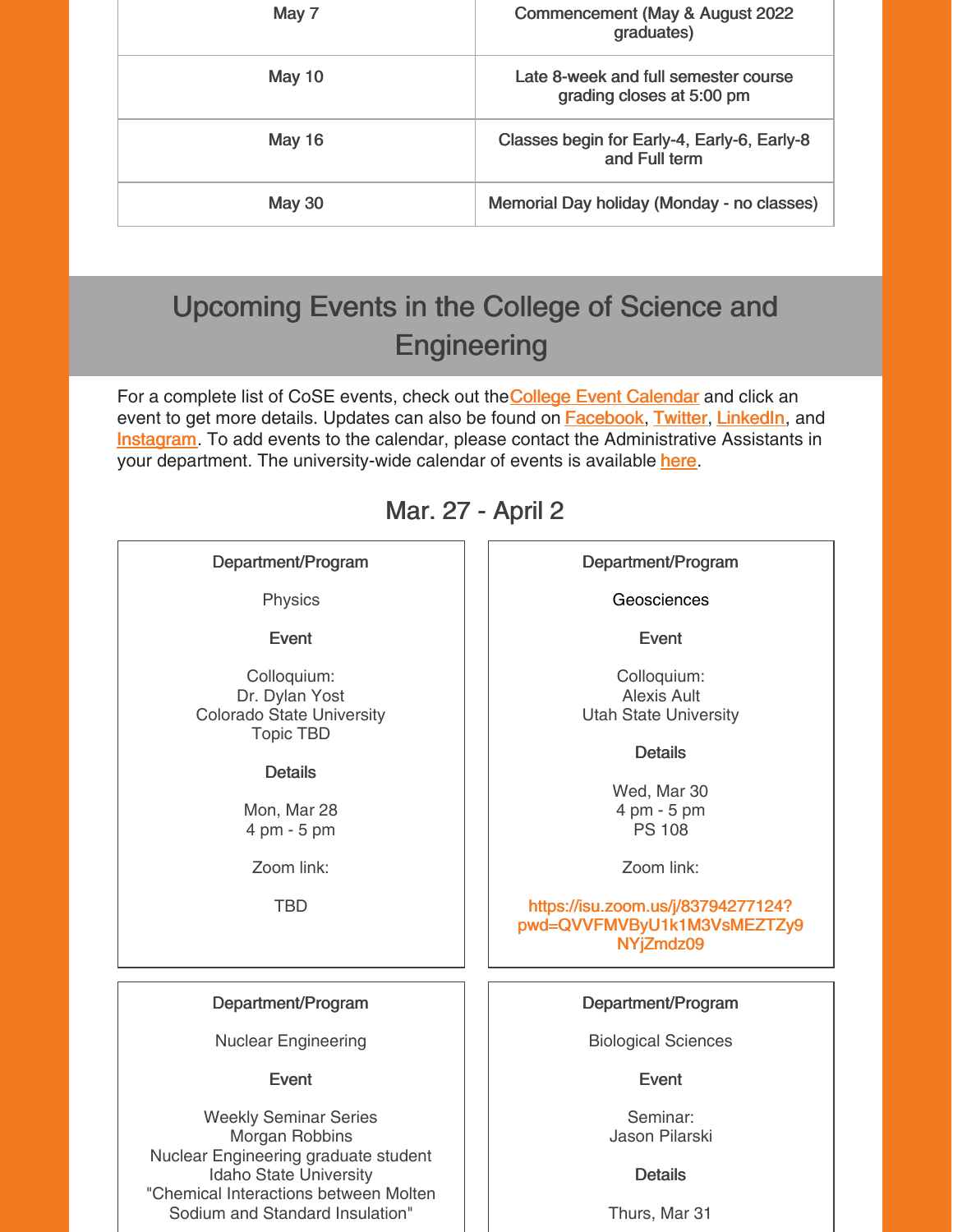#### **Details**

Wed, Mar 30 4 pm - 5 pm BA 304 and TAB 286

Zoom link:

Contact Dr. [Amir](mailto:aliamir@isu.edu) Ali for Zoom access

April 3 - April 9

Department/Program

Biological Sciences

Event

Biology Learning & Teaching Lunch Seminar Jeremy Brooks

#### **Details**

Mon, April 4 12 pm - 1 pm PS 117

Department/Program

Geosciences

Event

Colloquium: Undergraduate Advising

**Details** 

Wed, April 6 4 pm - 5 pm PS 108

Zoom link:

https://isu.zoom.us/j/83794277124? [pwd=QVVFMVByU1k1M3VsMEZTZy9](https://isu.zoom.us/j/83794277124?pwd=QVVFMVByU1k1M3VsMEZTZy9NYjZmdz09) NYjZmdz09

Department/Program

Nuclear Engineering

Event

Weekly Seminar Series

**Details** 

Wed, April 6 4 pm - 5 pm BA 304 and TAB 286

Zoom link:

Contact Dr. [Amir](mailto:aliamir@isu.edu) Ali for Zoom access

Department/Program

Biological Sciences

Event

Seminar: Andrew Ray

**Details** 

Thurs, April 7 4 pm - 5 pm Lecture Center 10

April 10 - April 16

Department/Program

**Geosciences** 

Event

### Department/Program

Nuclear Engineering

Event

4 pm - 5 pm Lecture Center 10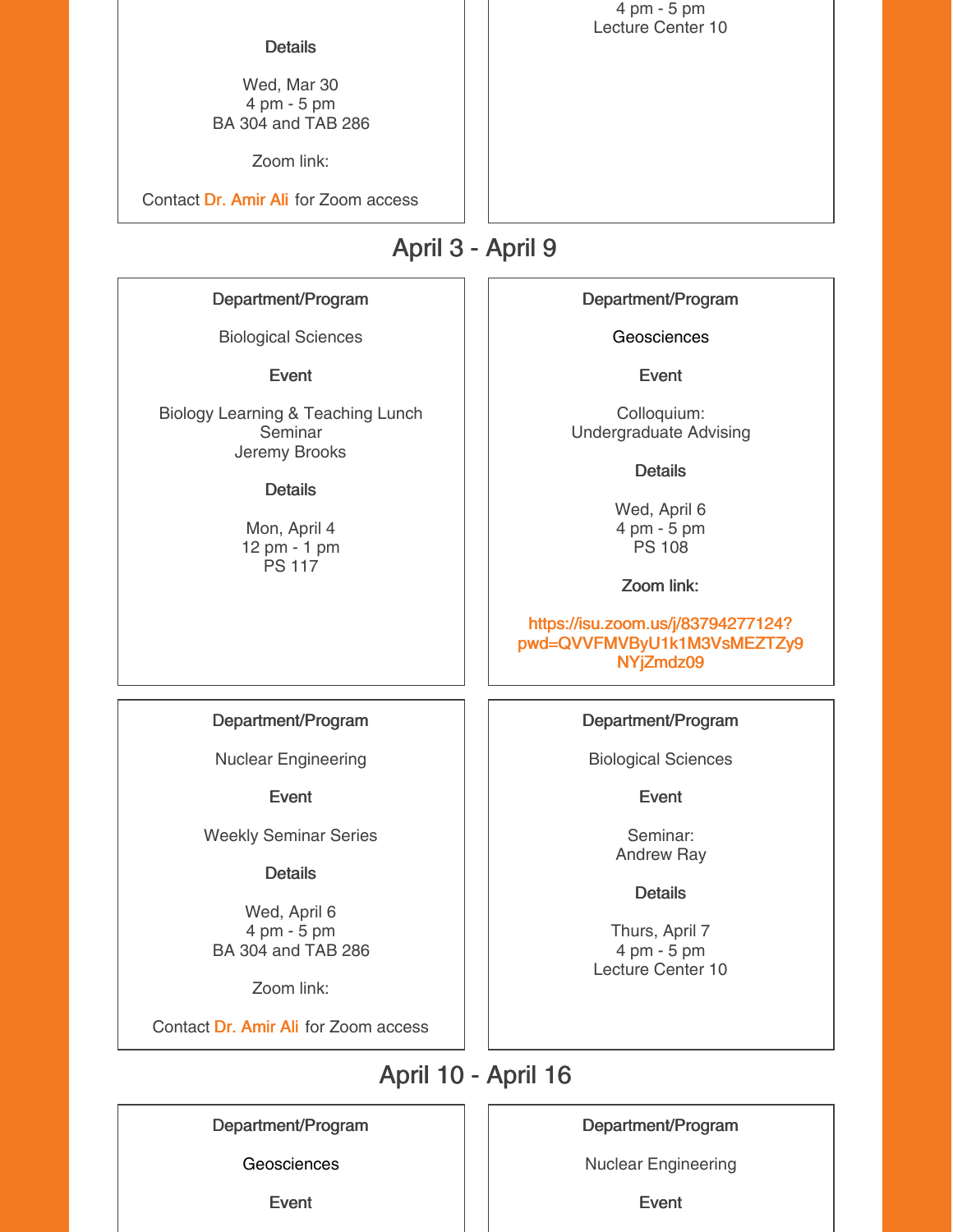Colloquium: Dana Drinkall, Josh Lingbloom

#### **Details**

Wed, April 13 4 pm - 5 pm PS 108

Zoom link:

### https://isu.zoom.us/j/83794277124? [pwd=QVVFMVByU1k1M3VsMEZTZy9N](https://isu.zoom.us/j/83794277124?pwd=QVVFMVByU1k1M3VsMEZTZy9NYjZmdz09) YjZmdz09

Weekly Seminar Series

#### **Details**

Wed, April 13 4 pm - 5 pm BA 304 and TAB 286

Zoom link:

Contact Dr. [Amir](mailto:aliamir@isu.edu) Ali for Zoom access

### Department/Program

Biological Sciences

Event

Seminar: Christine Verhille Assistant Professor Montana State University

#### **Details**

Thurs, April 14 4 pm - 5 pm Lecture Center 10

## April 17 - April 23

Department/Program

Physics

Event

Colloquium: Dr. Stephanie Wissel California Polytechnic State University Topic TBD

### **Details**

Mon, April 18 4 pm - 5 pm

Zoom link:

TBD

## Department/Program

**Geosciences** 

Event

Colloquium: Xiafei Pu INL

### **Details**

Wed, April 20 4 pm - 5 pm PS 108

Zoom link:

https://isu.zoom.us/j/83794277124? [pwd=QVVFMVByU1k1M3VsMEZTZy9](https://isu.zoom.us/j/83794277124?pwd=QVVFMVByU1k1M3VsMEZTZy9NYjZmdz09) NYjZmdz09

Department/Program

Nuclear Engineering

### Department/Program

Biological Sciences